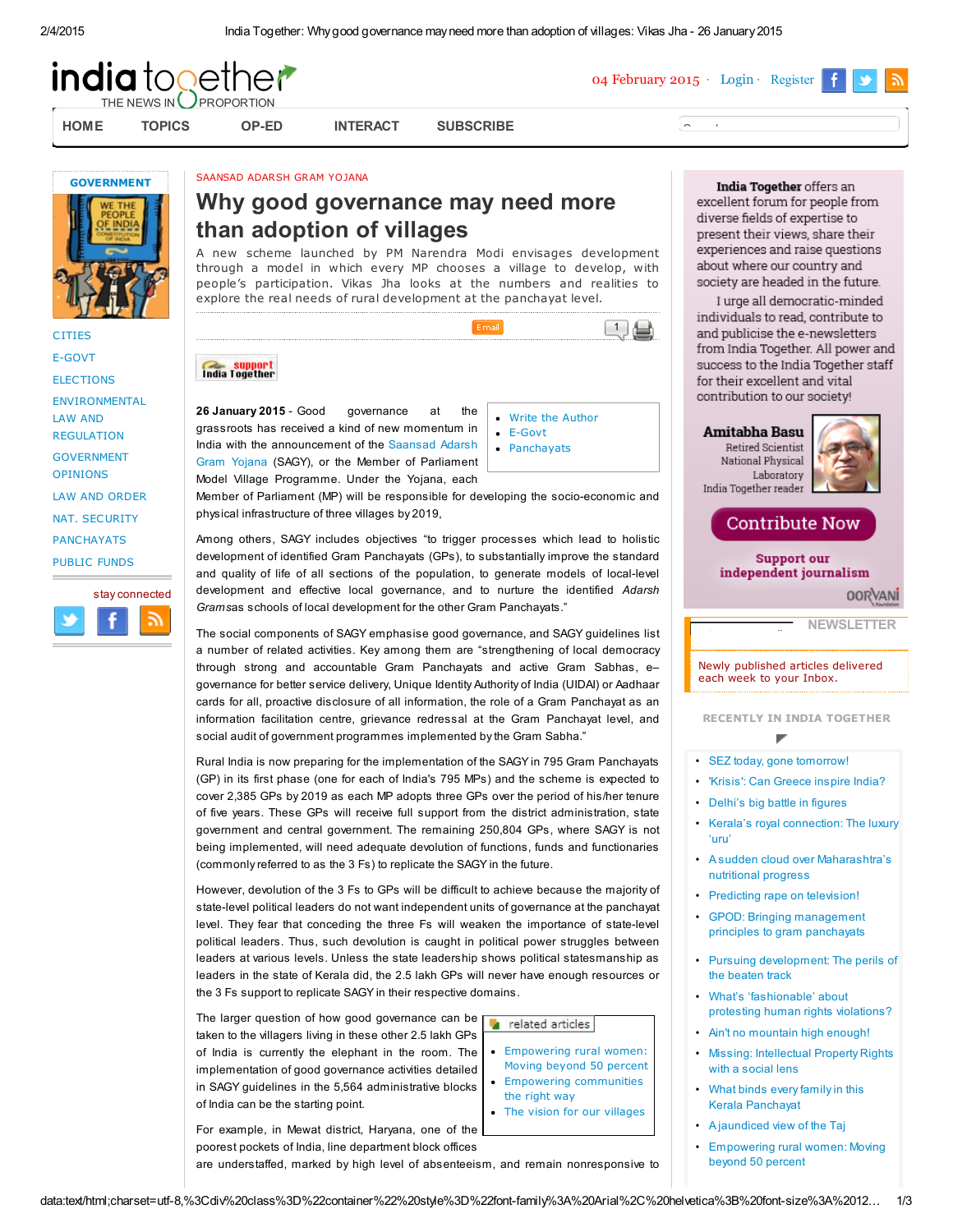#### 2/4/2015 India Together: Whygood governance mayneed more than adoption of villages: Vikas Jha - 26 January2015

villagers. With poor infrastructural facilities, they can hardly serve as important nodal offices at the block level.

As a result, villagers queue up before the Deputy Commissioner's office with their grievances, whether it relates to repair of their electricity transformer, non-delivery of items under the Public Distribution System, non-payment for toilets under the Swacch Bharat Abhiyan, or any other lapse in public service which is the responsibility of line departments. This leads to tremendous loss of villagers' time and money, and loss of resources for the Deputy Commissioner too, who spends a good amount of time listening to complaints about non-delivery of services.

In order to facilitate good governance at the grassroots, state governments must seriously think of reforming block level offices. Block level offices should have the necessary state apparatus to create facilities of e-governance for better service delivery, such as information centres, resource planning, and support centres for Gram Panchayats, effective grievance redressal mechanisms, electronic monitoring with cameras and biometric systems for attendance.

All facilities for service delivery, information about government programmes and grievance redressal should be through single windows, so that the system efficiently provides public services instead of leaving villagers at the mercy of absent, unresponsive, and unaccountable departmental staff.

While the block offices will continue to be an important point of interaction with the villagers, another potential way to promote good governance in GPs not covered in the first phase of SAGY is through an information technology-based good governance platform that solves basic service-related complaints, serves as an information provider, proactively discloses public data, and gives spaces for monitoring of and suggestions about the functioning of programmes. These are essentials for providing good governance in all GPs.

The government of Karnataka's multimode mobile [governance](http://www.business-standard.com/article/economy-policy/karnataka-to-launch-mobile-governance-portal-mobile-one-114120800424_1.html) platform, for example, has the potential to provide a good model for fulfilling these essentials of good governance. Through this initiative, citizens can access 4,500 services, both private and public. To access Mobile One services, citizens can dial 161 or \*161# to reach a platform to pay utility bills and property tax, or apply for a driving license, among other government transactions.

The Government of Karnataka has taken Mee Seva, the one-stop e-governance shop initiative of Andhra Pradesh, to a new level by covering a large number of public services. Mee Seva started in November 2011 in Chittoor district, Andhra Pradesh, and presently covers 161 public services implemented through 7,097 common service centres in 23 districts. It has eliminated the need for citizens to visit various government offices for multiple services; they can instead visit common service centers to access services.

Between January 2013 and July 2013, Mee Seva recorded 4.85 crore transactions, thus helping millions of citizens to overcome deliberate delays in government offices and public service delivery.

A case [study](http://tg.meeseva.gov.in/DeptPortal/Downloads/Mseva%20Docs/Mee%20Seva%20-%20LBSNA%20Case%20Study.pdf) involving the initiative shows how Appaiah, a 26-year-old carpenter, had very different experiences obtaining a birth certificate for his two sons – the elder born before the days of Mee Seva and the younger after its launch. While in the first case, it took Appaiah more than 10 days to get this certificate and that too, after paying bribes to the officers, two years later, he was able to obtain the same for his second child in just 15 minutes, thanks to the e-governance initiative.

Sanjay Jaju, the author of the case study, estimates that the annual savings for a citizen can be as high as Rs 3,000 crore, assuming that a person saves Rs 1,000 per transaction, with the average number of transactions per year through Mee Seva being 3 crore.

Such a multimode mobile governance platform offers great hope for rural India by bringing governance at the public's fingertips. Common service centres at the block level or for a cluster of Gram Panchayats would help citizens to access public services easily. Information about these facilities can be spread to rural India through vernacular newspapers, wall paintings, community-based organisations, NGOs, and community radios. The initiative has the potential to bridge the digital divide in India by making services available on mobile apps as well.

It will also be interesting to see how this initiative goes beyond the efficient delivery of public services to the proactive disclosure of public data and a provision of space for citizen participation and monitoring.

• The trail of a [disappearing](http://indiatogether.org/film-have-you-seen-the-arana-and-a-disappearing-culture-reviews) culture

### MORE ARTICLES on similar topics ...

## [E-GOVT](http://indiatogether.org/c/e-govt)

- [Chhattisgarh's](http://indiatogether.org/core-pds-smart-system-in-raipur-chhattisgarh-food-security-portability-government) food ATMs: Portable benefits minus biometrics
- A 'pilot' that lost [direction](http://indiatogether.org/aadhaar-economy)
- At your service, [electronically](http://indiatogether.org/eds-laws)
- UID and the [not-so-civil](http://indiatogether.org/uid-government) society
- [e-Governance](http://indiatogether.org/cscegov-government) impact beginning to show

# [PANCHAYATS](http://indiatogether.org/c/panchayats)

- GPOD: Bringing [management](http://indiatogether.org/gram-panchayat-karnataka-strengthened-by-management-principles-government) principles to gram panchayats
- [Empowering](http://indiatogether.org/karnataka-panchayat-raj-act-amendment-and-50-percent-reservation-women--2) rural women: Moving beyond 50 percent
- Are too many ['gramasabhas'](http://indiatogether.org/strengthening-local-governance-through-gramasabhas-under-kerala-panchayat-government) posing a challenge to governance?
- Competing effectively in MP [panchayats](http://indiatogether.org/womensarp-government--2)
- [Health](http://indiatogether.org/banswara-health) to the beat of drums